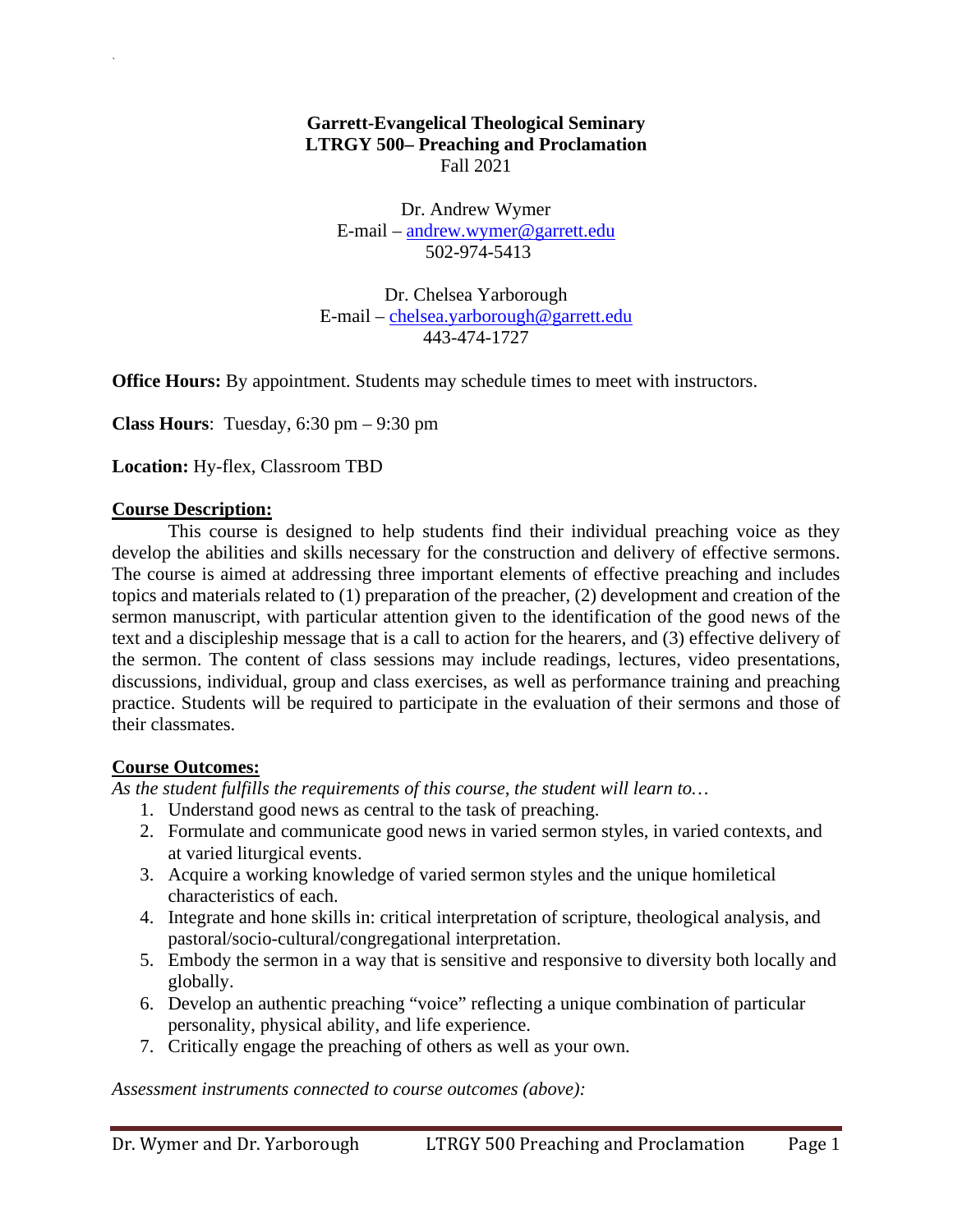- 1. In-Class Participation, Sermon Manuscripts
- 2. In-Class Participation, Sermon Manuscripts
- 3. Preached Sermons

`

- 4. In-Class Participation, Sermon Manuscripts (and Exegesis Projects)
- 5. Preached Sermons
- 6. Preached Sermons, In-Class Participation
- 7. In-Class Participation, Peer Feedback on Preached Sermons

#### **Class Assumptions and Expectations:**

- 1. That all students have read and are familiar with the class syllabus and therefore responsible for meeting all class requirements.
- 2. That all students will attend all synchronous class sessions on time and will be prepared to participate fully in class activities.
- 3. That all students will both consult Moodle for class assignments and be attentive to in-class updates of course information so that all assigned material will be read, all assignments will be completed, and sermons preached as scheduled.
- 4. That all students understand that the content of the course represents a beginning point in the ongoing development and growth of their preaching skills and are committed to their continued growth and development as preachers.
- 5. That the New Revised Standard Version of the Bible will be used in class and for preaching.
- 6. That inclusive language will be used for God and human beings in written and oral work.
- 7. That all students understand and adhere to G-ETS policies on plagiarism. (see Student Handbook).
- 8. **That the schedule and syllabus WILL be modified, and additional material added as the professor considers necessary to the course and the development of students.**
- 9. **That there will be no extensions allowed past the end of the term.**

## **Classroom Culture:**

- **A Culture of Respect:** Students are expected to sign-in to the Zoom session or be in the classroom on time and to participate with integrity in all class activities, in order to maintain a culture of respect for all participants in the class. **In virtual mode, this means that students will remain muted until called on to speak and allow those speaking to complete their statement without interruption. Likewise, students will monitor the length of their statements so that as many persons as possible may have the opportunity to speak and be heard.**
- **Commitment to Maintaining Expansive Space:** In recognition of diversity in all aspects of human identity all participants in the classroom, both students and instructors are to engage each other – the professors, other instructors, teaching assistants and fellow classmates – as colleagues; to develop and maintain a spirit of collaboration within the classroom; and to receive all material with respect for the author. Participation in group and class activities must take into account the right of every student to be heard equally.
- **Moodle:** Students are expected to be familiar with the expanded class schedule, weekly readings and class assignments that have been provided on Moodle. Students will be notified in class of additional class readings and assignments as they are posted. **Where the two sources of information differ, in-class direction overrides the instructions posted on Moodle.**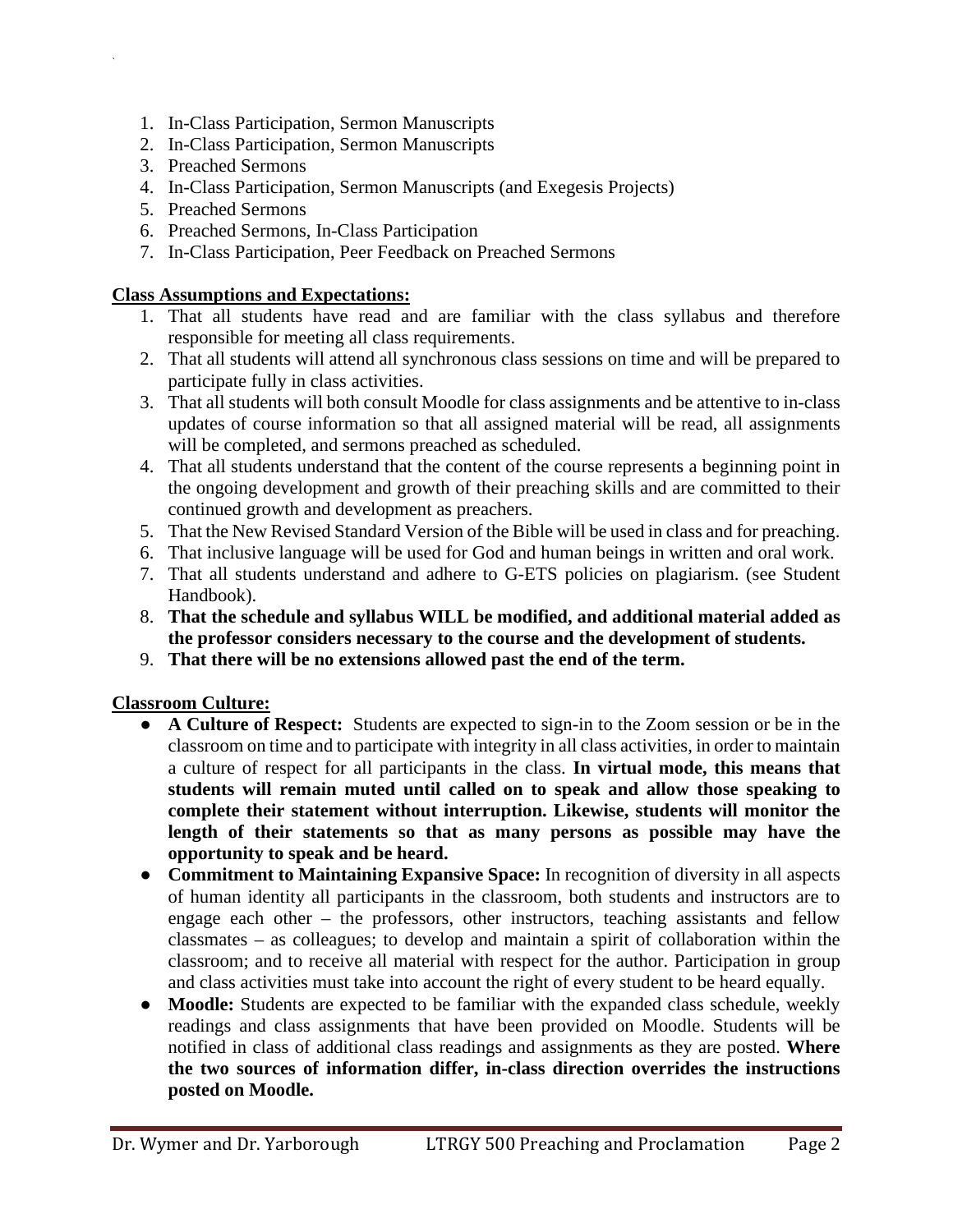- **Computer Access:** Students joining the course digitally are expected to ensure that they have the appropriate hardware and software as well as the internet connectivity to facilitate fully in synchronous class sessions with both audio and video presence. Only in emergency situations will students be allowed to participate in Zoom sessions by phone. In such cases, both video and audio capabilities should be available and utilized.
- **Interruptions:** During synchronous class sessions, students joining the course digitally are required to locate themselves in areas that facilitate participation without interruption due to outside noise, telephones or other issues. Students in the classroom should mute their cellphones and limit outside interruptions.
- **Accommodations:** Special accommodations may be honored. Students joining the class digitally are welcome to ask for special accommodation in engaging via Zoom in a manner that takes into consideration their physical wellbeing.

## **Synchronous Class Sessions:**

`

The content and shape of class sessions will be provided to students prior to the actual class. Sessions will be designed to include one or more of these elements:

- **1. Reading assignment quizzes** may be provided on Moodle for each week's assigned readings with attention to themes particular to that week's course content. Students will respond to these quizzes prior to class each week. Students will be expected to engage the entire reading assignment in responding to the quizzes.
- 2. **Class discussion** on the topic for the week's class and are inclusive of the material from the reading assignment. Each student is required to demonstrate their knowledge of the assigned reading.
- 3. **Sermon development** involves teaching and praxis related to the development of the sermon manuscript. Students will be instructed in three different structures of sermons. Sermons will be preached to specific congregational contexts.
- 4. **Performance praxis** is a critical element in learning how to embody the sermon. This class will provide students with multiple opportunities to develop their performance skills by delivering actual sermons.
- 5. **Feedback** will include instructor and peer feedback to assignments in a workshop environment during class sessions.

## **Required Texts: (Prices listed reflect the original publisher's price)**

- 1. Gennifer Benjamin Brooks. *Good News Preaching: Offering the Gospel in Every Sermon.* Cleveland, Ohio: Pilgrim Press, 2009. ISBN-13: 9780829818222 - \$20.00
- 2. Teresa L. Fry Brown. *Delivering the Sermon.* Minneapolis: Fortress Press, 2008. ISBN 978-0-8006-0447-9 - \$15.00
- 3. Gilbert, Kenyatta. *The Journey and Promise of African American Preaching*. Minneapolis: Fortress, 2011. ISBN - 978-0-80069627 - \$20.00
- 4. Lucy Lind Hogan. *Graceful Speech: An Invitation to Preaching*. Louisville: Westminster John Knox, 2006. ISBN-13:978-0-664-22877-4 - \$24.95
- 5. The New Revised Standard Version of the Bible. **Please have your NRSV Bible available in hard-copy or ready on your computer for use at each class.**

## **Secondary Texts**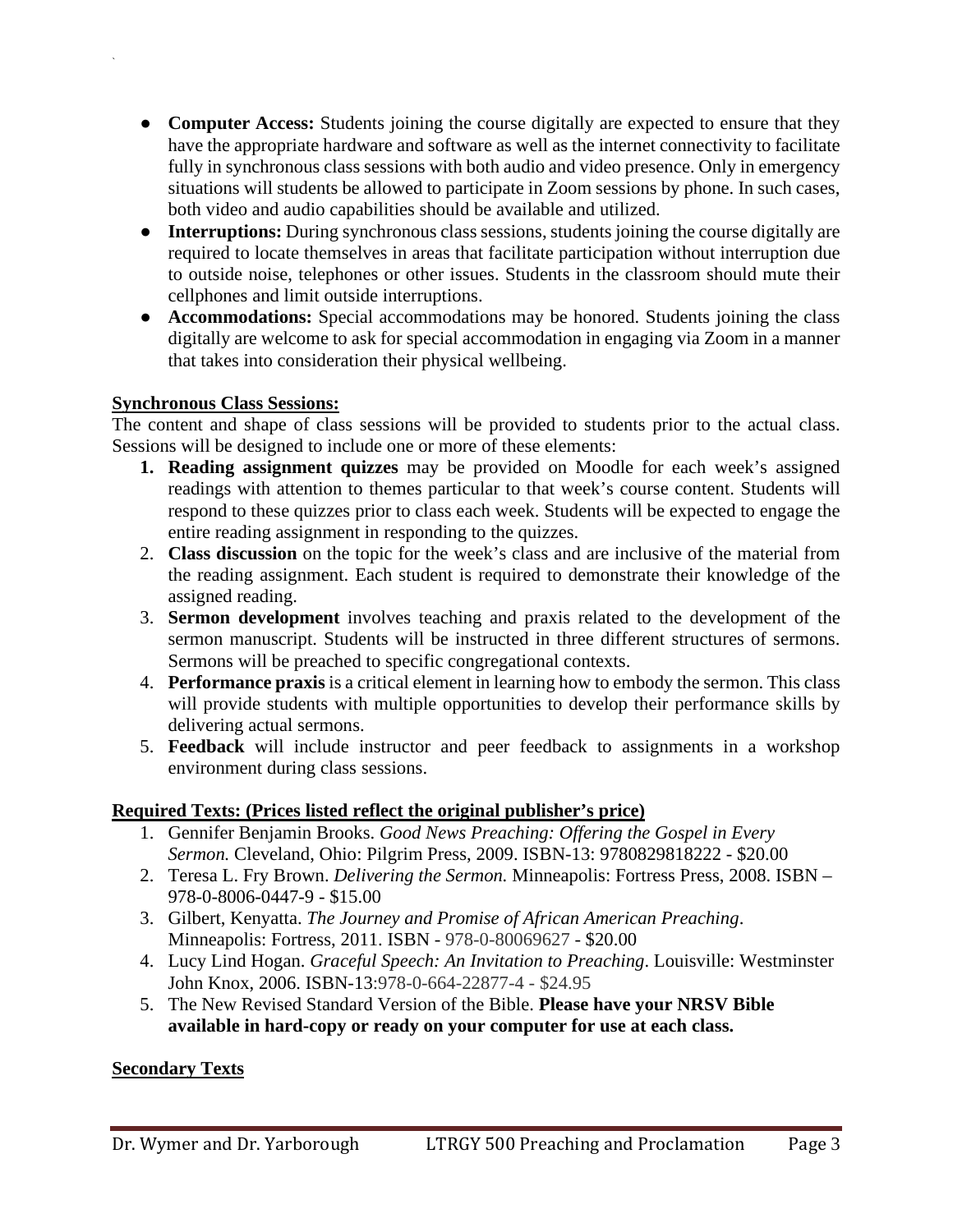- 1. Brooks, Gennifer Benjamin. *Unexpected Grace: Preaching Good News from Difficult Texts.* Cleveland, Ohio: Pilgrim Press, 2012. ISBN-13: 978-0829819380 - \$20.00
- 2. Holbert, John and McKenzie, Alyce. *What Not to Say: Avoiding the Common Mistakes That Can Sink Your Sermon.* Louisville: Westminster / John Knox Press, 2011. 978- 0664235109 - \$14.96
- 3. Kim, Eunjoo. *Preaching in An Age of Globalization.* Westminster / John Knox Press, 2010. ISBN-13: 9780664233693 - \$25.00
- 4. Lord, Jennifer L. *Finding Language and Imagery.* Minneapolis: Fortress Press, 2010. ISBN – 978-0-8006-6353-7 - \$12.00
- 5. Lowry, Eugene L. *How to Preach a Parable: Designs for Narrative Sermons.* Nashville: Abingdon Press, 1989. ISBN-13: 9780687179244 - \$17.83
- 6. Wilson, Paul Scott. *The Four Pages of the Sermon, Revised Edition: A Guide to Biblical Preaching.* Nashville: Abingdon Press, 2018. ISBN-15018423490 - \$23.27

## **Class Files**

`

Students will be responsible for viewing class files posted via Moodle. Class files will include video lectures, digital readings, and other assignments.

## **Class Assignments and Grading:**

- 1. **Preparation, attendance and participation:** Students are expected to be present and on time in person or in video form for all synchronous class sessions and activities. Late arrival or early departure from class sessions without permission will be considered in evaluating class attendance. Late submissions for class assignments will be considered in evaluating overall class performance. **Absence from multiple synchronous class sessions will be taken seriously as it will be considered as non-attendance and students may be required to repeat the class.** Participation in class assignments and activities includes individual and group activities. **10%**
- 2. **Reading Assignment Quizzes:** The reading assignment quizzes demonstrate your preparation to engage the material connected with the topic assigned for the class. **10%**
- 3. **Preached Sermons:** Three sermons preached according to the specifics provided for each on the syllabus and in class – different texts, sermon styles and congregational contexts will be provided for student selection. **Unless otherwise instructed, students are not permitted to provide their own text, sermon style, or context for preaching.** The timing of sermons and the grading of each is as follows:
	- Sermon  $1 (6 8 \text{ minutes}) 10\%$
	- Sermon 2 (8 -10 minutes)  $25%$
	- Sermon 3 (10 -12 minutes)  $35\%$

o Total for sermons **70%**

4. **Written Sermon:** One funeral sermon and exegesis for a special occasion will be written according to the specifics provided on Moodle and in class – texts and pastoral settings will be provided for student selection. **10%** 

## **Manuscript Requirements:**

## A. **For Sermons:**

● A written manuscript must be developed and submitted for each sermon preached, along with a homiletical exegesis paper unless otherwise directed. You may preach from the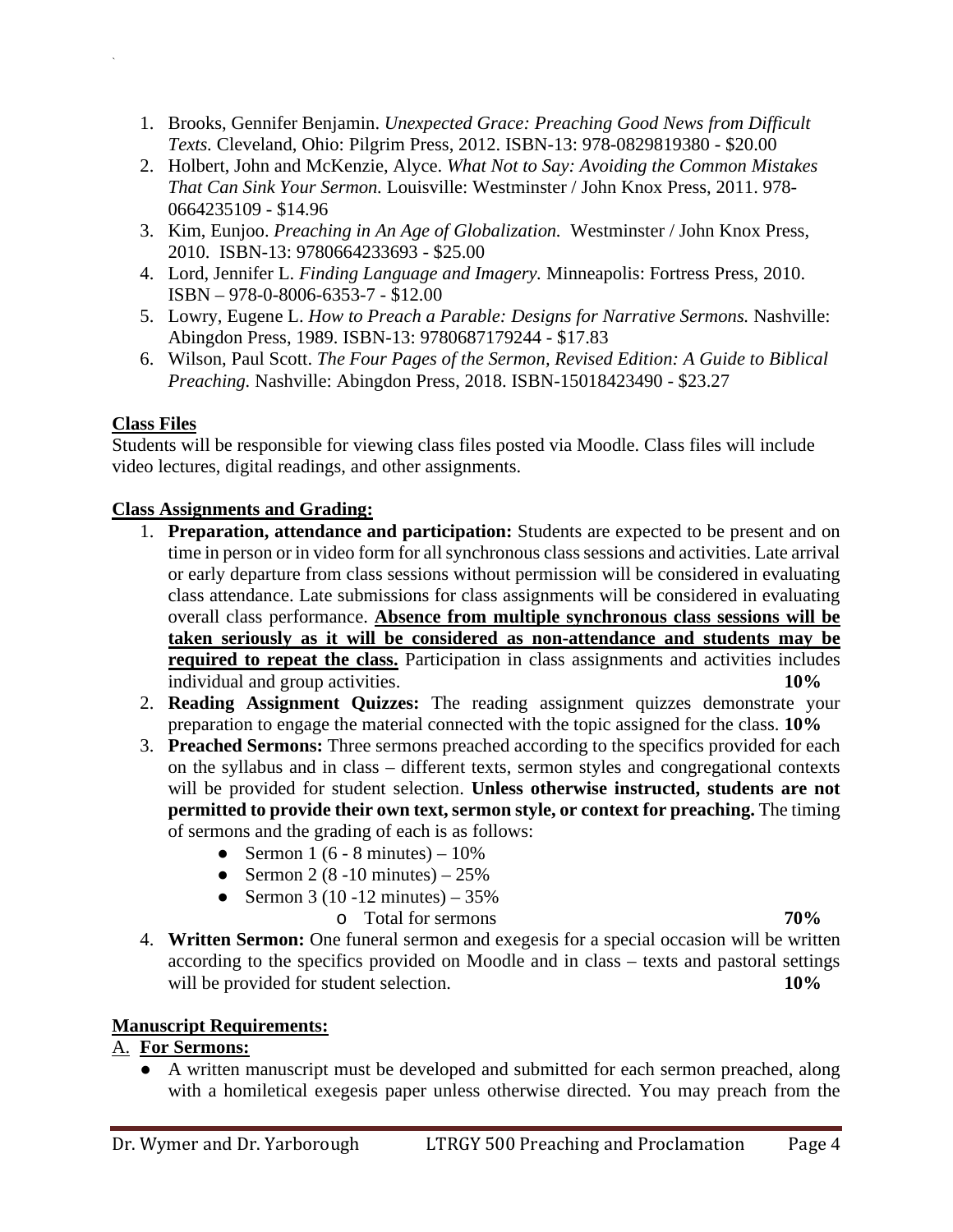manuscript, the sermon outline, notes, or without any written material, but in all cases, you must know your material sufficiently in order to allow yourself freedom in the pulpit. Given the virtual nature of the class, and the current situation caused by the pandemic, students will be asked to preach and record one sermon that will be reviewed by their classmates. All materials must be submitted electronically to the professors by 10:00 a.m. on the day you preach. For recorded sermons, the class schedule will provide the date and time that sermons are to be uploaded and feedback responses posted.

Include the following identifying material on the first page of each sermon and exegesis manuscripts:

**LTRGY 500 – Preaching and Proclamation –Dr. Andrew Wymer and Dr. Chelsea Yarborough Student's name Sermon Identifier (1, 2, 3, or 4) including Style of Sermon Description of preaching context or situation Complete scripture passage with verse numbers Sermon Purpose Statement Good News Statement Message Statement** 

- Prepare all sermon manuscripts **using only Times New Roman 14 pt., double spaced, with 1-inch margins all around and pages numbered at the bottom right corner.**  Be aware that each page prepared as outlined represents 2 minutes of preaching time. In the interest of ecology, please do not leave large spaces on pages. Check grammar and punctuation before submitting your work.
- **Utilize Microsoft Word for all documents submitted.** Microsoft Word is utilized so that instructors can provide feedback in the sermon manuscript. Sermons sent in any other format will not be accepted.
- **There are no footnotes in sermons**, but acknowledgement of the source must be made for all material quoted or referenced directly or indirectly. In sermons, such citations are included within the sermon manuscript, e.g. *As homiletician John Smith says in his book Praxis of Preaching "the every-Sunday preacher is constrained with respect to preparation time because of essential pastoral duties."*
- Students will be allowed one revision of their sermon either prior to preaching or after the sermon is preached. Students will be informed prior to the development of the sermon whether the revision will be permitted before or after the sermon is preached.

# B. **For Homiletical Exegesis Papers**

`

- Use **Times New Roman 12 pt. type double spaced, with at least 1-inch margins** all around and respond fully to **ALL** questions provided on the homiletical exegesis form for both biblical and topical exegesis and include the original questions, as provided on the original, on the exegesis paper.
- All responses must be in sentence form, and short paragraphs are generally expected for the responses to most questions. One-word answers are not acceptable.
- **Utilize Microsoft Word for all documents submitted.** Microsoft Word is utilized so that instructors can provide feedback in the sermon manuscript. Sermons sent in any other format will not be accepted.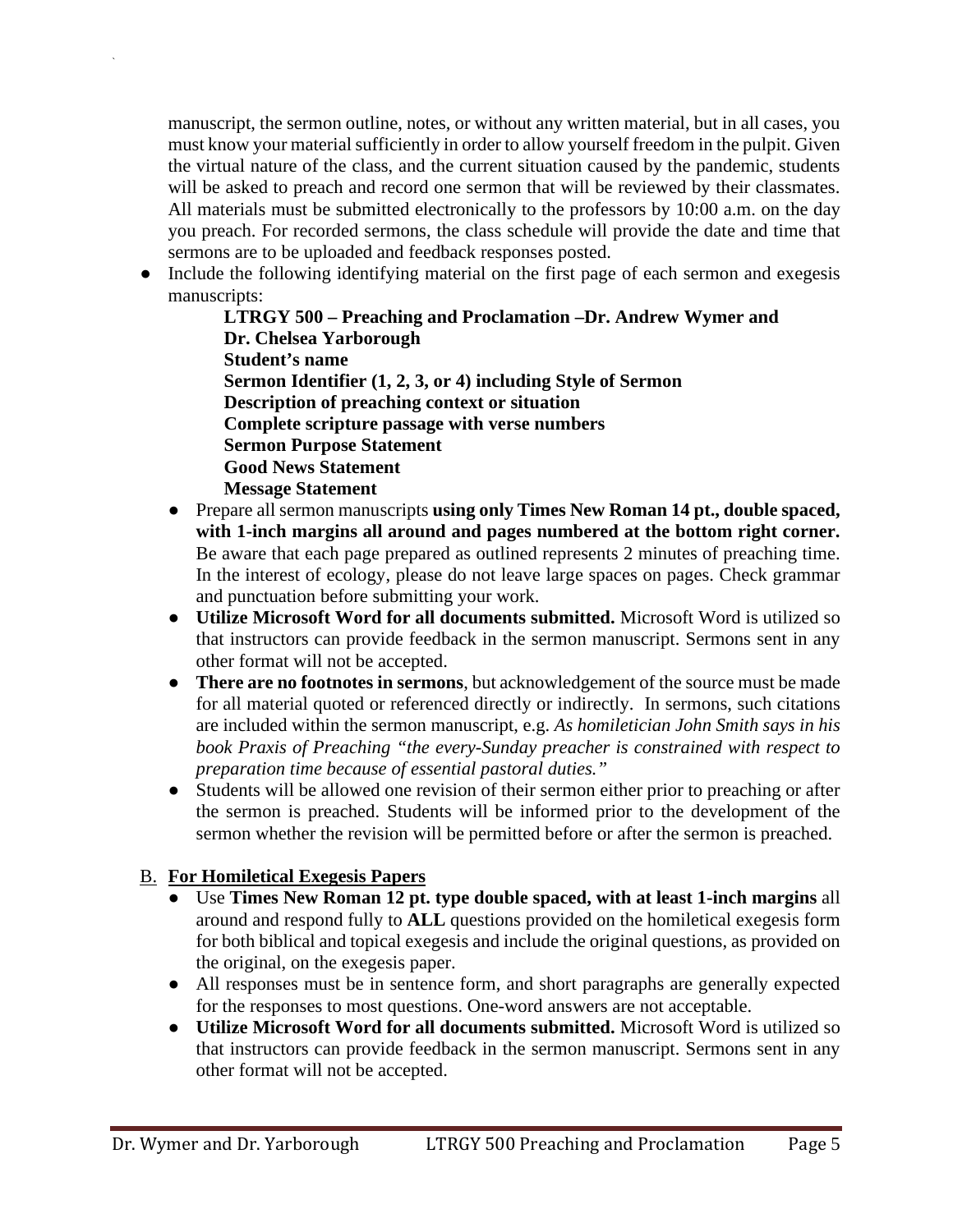- Footnotes must be provided in the homiletical exegesis paper for all quoted or referenced material as appropriate. Consult Turabian (Chicago manual of Style) for the appropriate format of each footnote depending on the source of the material.
- Please check grammar and punctuation and **number all pages** on both the sermon manuscript and the homiletical exegesis paper before submitting your work.
- Students will be allowed one revision of their exegesis papers either prior to preaching or after the sermon is preached. Students will be informed prior to the development of the exegesis paper whether the revision will be permitted before or after the sermon is preached.

#### **Schedule of Class Sessions**

TBD

`

## **Selected Bibliography:**

- Allen, Donna. *Toward a Womanist Homiletic: Katie Cannon, Alice Walker, and Emancipatory Proclamation*. New York: Peter Lang, 2013.
- Allen, O. Wesley Jr. *Preaching in the Era of Trump.* Saint Louis, Missouri: Chalice Press, 2017.
- Gilbert, Kenyatta. *A Pursued Justice: Black Preaching from the Great Migration to Civil Rights*. Grand Rapids: Baylor, 2016.
- Helsel, Carolyn. *Preaching about Racism: A Guide for Faith Leaders*. St. Louis: Chalice, 2018.
- Johnson, Kimberly. *The Womanist Preacher: Proclaiming Womanist Rhetoric from the Pulpit*. New York: Lexington, 2017.
- LaRue, Cleophus J. *Rethinking Celebration.* Louisville: Westminster John Knox Press, 2016.
- Moss, Otis III. *Blue Note Preaching in a Post-Soul World: Finding Hope in an Age of Despair.* Louisville: Westminster John Knox Press, 2015.
- Powery, Luke A. *Dem Dry Bones: Preaching, Death, and Hope.* Minneapolis: Fortress Press, 2012
- Satterlee, Craig. *Preaching and Stewardship: Proclaiming God's Invitation to Grow.* The Alban Institute, 2011.
- Schade, Leah. *Creation-Crisis Preaching: Ecology, Theology, and the Pulpit.* St. Louis: Chalice, 2015.
- Thomas, Frank. *Introduction to the Practice of African American Preaching*. Nashville: Abingdon Press, 2016.
- Travis, Sarah. *Metamorphosis: Preaching after Christendom*. Eugene: Cascade, 2019.
- Voelz, Richard. *Preaching to Teach: Inspire People to Think and Act*. Nashville: Abingdon, 2019.
- Willimon, Will. *Who Lynched Willie Earle?: Preaching to Confront Racism*. Nashville: Abingdon Press, 2017.
- Wiseman, Karyn L. *I Refuse to Preach a Boring Sermon: Engaging the 21st Century Listener.* Cleveland, Ohio: Pilgrim Press, 2013.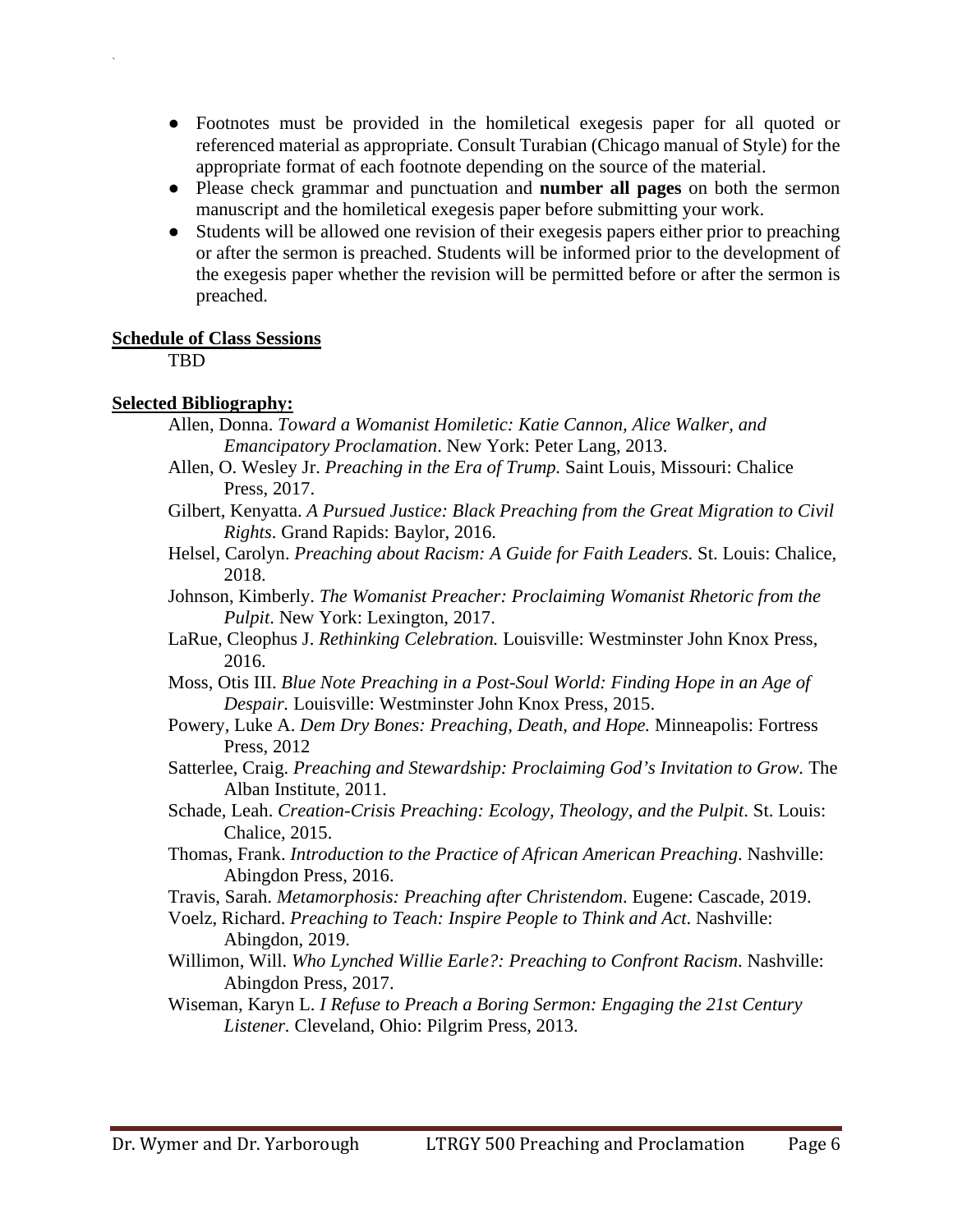## **RUBRIC FOR SERMONS**

Exceptional Ability: 100 – 95; Strong Ability: 94 – 85; Adequate Ability: 84 – 75

| Areas of           | <b>Exceptional</b> | <b>Strong</b>     | <b>Adequate</b> | <b>Marginal</b> | <b>Fails to</b>    |
|--------------------|--------------------|-------------------|-----------------|-----------------|--------------------|
| Assessment         | <b>Ability</b>     | <b>Ability</b>    | <b>Ability</b>  | <b>Ability</b>  | <b>Demonstrate</b> |
|                    |                    |                   |                 |                 | <b>Ability</b>     |
| <b>Sermon</b>      | All statements     | <b>Statements</b> | At least two    | At least one    | <b>Statements</b>  |
| <b>Statements:</b> | properly           | properly          | statements      | statement       | are not            |
| $\bullet$ Sermon   | formatted,         | formatted,        | properly        | properly        | properly           |
| Purpose            | connected to       | connected to      | formatted,      | formatted,      | formatted,         |
| (SPS)              | text and           | text and          | connected to    | connected to    | and either         |
| • Good News        | context,           | context, and      | text or         | text or         | incorrectly        |
| (GNS)              | appropriately      | suitably placed   | context, and    | context, and    | placed or do       |
| · Discipleship     | connected to       | in the sermon.    | suitably        | appearing in    | not appear in      |
| Message            | each other and     |                   | placed in the   | the sermon.     | the sermon.        |
| (DMS               | suitably placed    |                   | sermon.         |                 |                    |
|                    | in the sermon.     |                   |                 |                 |                    |
| <b>Structure:</b>  | Clearly            | Evidences all     | Evidences       | Evidences       | Major              |
| $\bullet$ Style    | evidences all      | major sections    | some major      | some major      | sections           |
| · Balance          | major sections     | and most sub-     | sections and    | sections or     | and/or sub-        |
|                    | and sub-           | sections of the   | sub-sections    | sub-sections    | sections of        |
|                    | sections of the    | stated sermon     | of the stated   | of the stated   | the sermon         |
|                    | stated sermon      | style keeping     | sermon style    | sermon style    | style are          |
|                    | style, keeping     | each somewhat     | sermon but      | sermon but      | unclear.           |
|                    | each distinct      | distinct and of   | fails to be     | they are        |                    |
|                    | and of             | appropriate       | distinct or of  | neither         |                    |
|                    | appropriate        | length.           | appropriate     | distinct or of  |                    |
|                    | length.            |                   | length.         | appropriate     |                    |
|                    |                    |                   |                 | length.         |                    |
| <b>Structure:</b>  | All major          | All major         | Some major      | Some major      | No sections        |
| • Transitions      | sections and       | sections and      | sections and    | sections or     | are connected      |
|                    | sub-sections       | most sub-         | most sub-       | some sub-       | by clear           |
|                    | are connected      | sections are      | sections are    | sections are    | transitions.       |
|                    | by clear and       | connected by      | connected by    | connected by    |                    |
|                    | appropriate        | clear             | clear           | clear           |                    |
|                    | transitions.       | transitions.      | transitions.    | transitions.    |                    |
| <b>Content:</b>    | Clearly            | Serves the        | Somewhat        | Somewhat        | N <sub>o</sub>     |
| · Introduction     | amplifies the      | focus of the      | connected to    | disconnected    | connection to      |
|                    | focus of the       | sermon and        | the focus of    | from the focus  | the focus of       |
|                    | sermon and         | functions         | the sermon      | of the sermon   | the sermon         |
|                    | functions to       | tangentially to   | but does not    | and does not    | and does not       |
|                    | draw listeners     | draw listeners    | function to     | function to     | function to        |
|                    | into the body      | into the body     | draw            | draw listeners  | draw listeners     |
|                    | of the sermon.     | of the sermon.    | listeners into  | into the body   | into the body      |
|                    |                    |                   | the body of     | of the sermon.  | of the sermon.     |
|                    |                    |                   | the sermon.     |                 |                    |

Marginal Ability:  $74 - 65$ ; Fails to Demonstrate Ability <65

`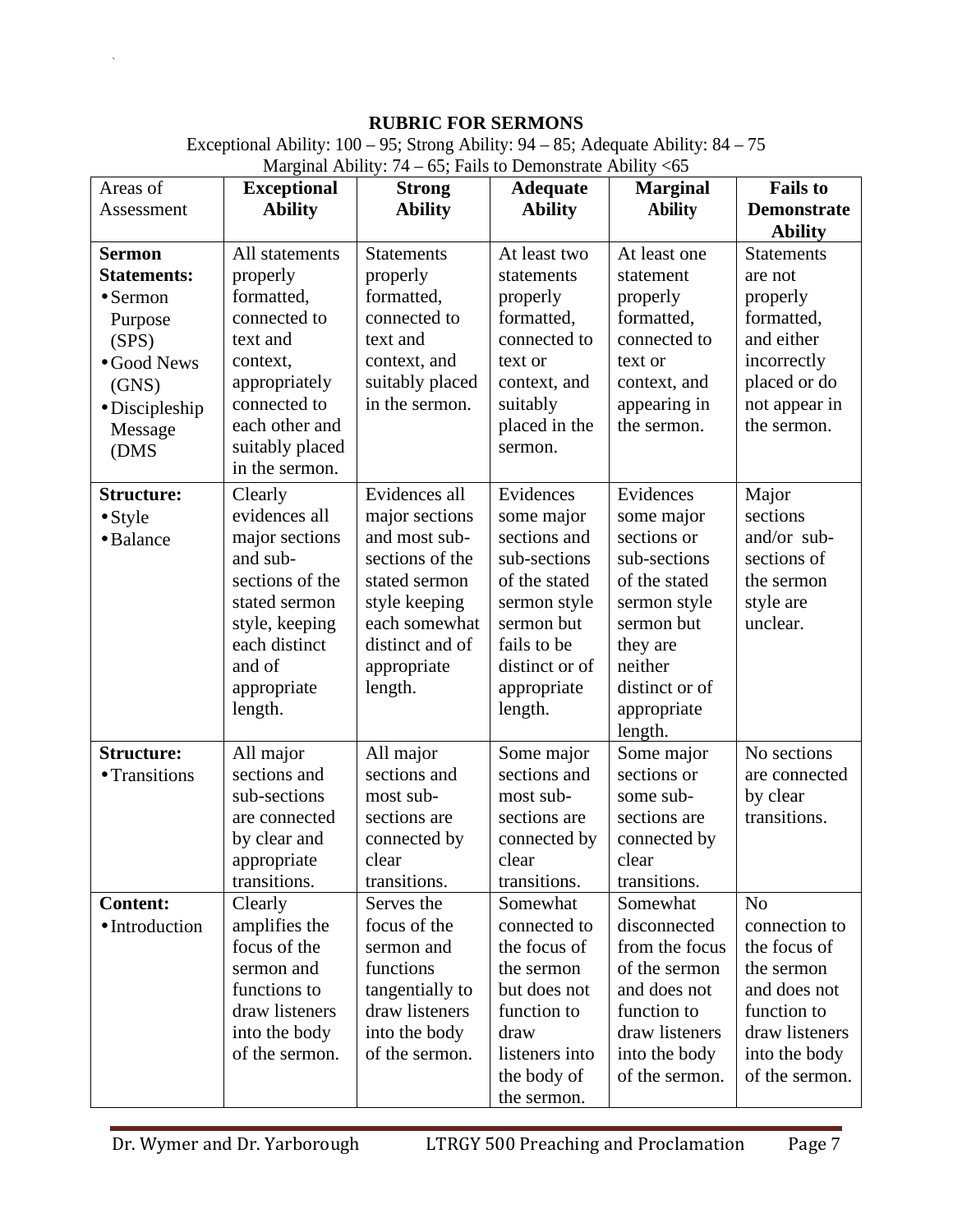| <b>Content:</b>                  | Complete         | General          | Partial        | Incomplete      | Lacking          |
|----------------------------------|------------------|------------------|----------------|-----------------|------------------|
| $\bullet$ Body                   | inclusion of the | inclusion of the | inclusion of   | inclusion of    | inclusion of     |
|                                  | material         | material         | the material   | the material    | the material     |
| <b>Puritan Plain</b>             | associated with  | associated with  | associated     | associated      | associated       |
| Style:                           | the particular   | the particular   | with the       | with the        | with the         |
| - Exegesis                       | style and        | style and        | particular     | particular      | particular       |
| - Theological                    | application of   | application of   | style and      | style and       | style and        |
| <b>Analysis</b><br>- Application | the text or      | the text or      | application    | application of  | application of   |
|                                  | topic to the     | topic to the     | of the text or | the text or     | the text or      |
| <b>Topical with</b>              | congregational   | congregational   | topic to the   | topic to the    | topic to the     |
| Points:                          | context          | context          | congregation   | congregationa   | congregationa    |
| - Point 1                        | specific to the  | specific to the  | al context     | 1 context       | 1 context        |
| - Point 2<br>- Point 3           | sermon           | sermon           | specific to    | specific to the | specific to the  |
|                                  | purpose (SPS),   | purpose (SPS),   | the sermon     | sermon          | sermon           |
| Narrative:                       | the good news    | the good news    | purpose        | purpose         | purpose          |
| - Situation                      | (GNS), and the   | (GNS), and the   | (SPS), the     | (SPS), the      | (SPS), the       |
| - Complication<br>- Reversal     | discipleship     | discipleship     | good news      | good news       | good news        |
| - Resolution                     | message          | message          | (GNS), and     | $(GNS)$ , and   | (GNS), and       |
|                                  | (DMS)            | (DMS)            | the            | the             | the              |
|                                  |                  |                  | discipleship   | discipleship    | discipleship     |
|                                  |                  |                  | message        | message         | message          |
|                                  |                  |                  | (DMS)          | (DMS)           | (DMS)            |
| <b>Content</b>                   | Closes sermon    | Closes sermon    | Closes         | Closes sermon   | Closes sermon    |
| Conclusion                       | in a manner      | in a manner      | sermon in a    | in a manner     | in a manner      |
|                                  | that amplifies   | that references  | manner that    | that distracts  | that is not      |
|                                  | the focus of the | the focus of the | distracts      | from focus of   | connected to     |
|                                  | sermon and       | sermon but no    | from the       | the sermon.     | the focus of the |
|                                  | clearly          | clear            | focus of the   |                 | sermon.          |
|                                  | presents the     | discipleship     | sermon but     |                 |                  |
|                                  | discipleship     | message          | with a         |                 |                  |
|                                  | message          | $(DMS)$ .        | discipleship   |                 |                  |
|                                  | (DMS).           |                  | message        |                 |                  |
|                                  |                  |                  | (DMS).         |                 |                  |
| <b>Delivery</b>                  | General          | General          | Some aspects   | Inappropriate   | Use of body,     |
|                                  | embodiment       | embodiment       | of             | embodiment      | voice, facial    |
|                                  | (eye contact;    | (eye contact;    | embodiment     | (eye contact;   | expression,      |
|                                  | voice tone,      | voice tone,      | (eye contact;  | voice tone,     | and              |
|                                  | modulation       | modulation       | voice tone,    | modulation      | relationship to  |
|                                  | emphasis,        | emphasis,        | modulation     | emphasis,       | manuscript       |
|                                  | variety of       | variety of       | emphasis,      | variety of      | are not          |
|                                  | expression,      | expression,      | variety of     | expression,     | connected to     |
|                                  | pace, posture,   | pace, posture,   | expression,    | pace, posture,  | and distract     |
|                                  | gestures, facial | gestures, facial | pace,          | gestures,       | from the         |
|                                  | expression,      | expression,      | posture,       | facial          | purpose and      |
|                                  | energy) and      | energy)          | gestures,      | expression,     | focus of the     |
|                                  | handling and     | amplify the      | facial         | energy) of the  | sermon.          |

 $\mathbf{x} = \mathbf{y} \in \mathbb{R}^{n \times n}$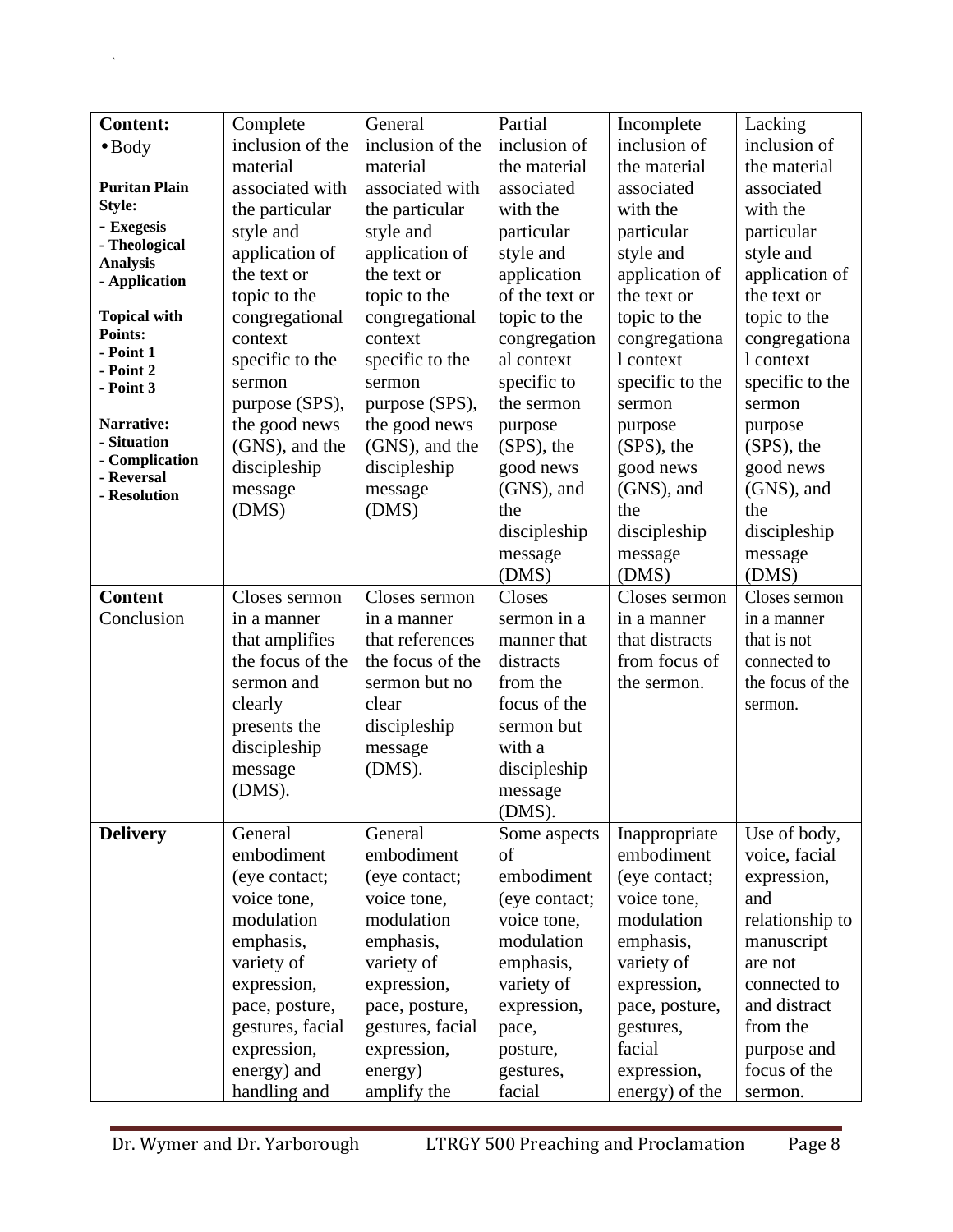| use of<br>manuscript<br>vividly amplify<br>the purpose<br>and focus of<br>the sermon for<br>the<br>congregation. | purpose and<br>focus of the<br>sermon but<br>handling and<br>use of the<br>manuscript is<br>somewhat<br>distracting. | expression,<br>energy) are<br>inappropriate<br>to the<br>purpose and<br>focus of the<br>sermon and<br>handling or<br>use of the | sermon and<br>poor handling<br>and use of the<br>manuscript. |  |
|------------------------------------------------------------------------------------------------------------------|----------------------------------------------------------------------------------------------------------------------|---------------------------------------------------------------------------------------------------------------------------------|--------------------------------------------------------------|--|
|                                                                                                                  |                                                                                                                      | manuscript is<br>distracting.                                                                                                   |                                                              |  |

 $\mathbf{x} = \mathbf{y} \in \mathbb{R}^{n \times n}$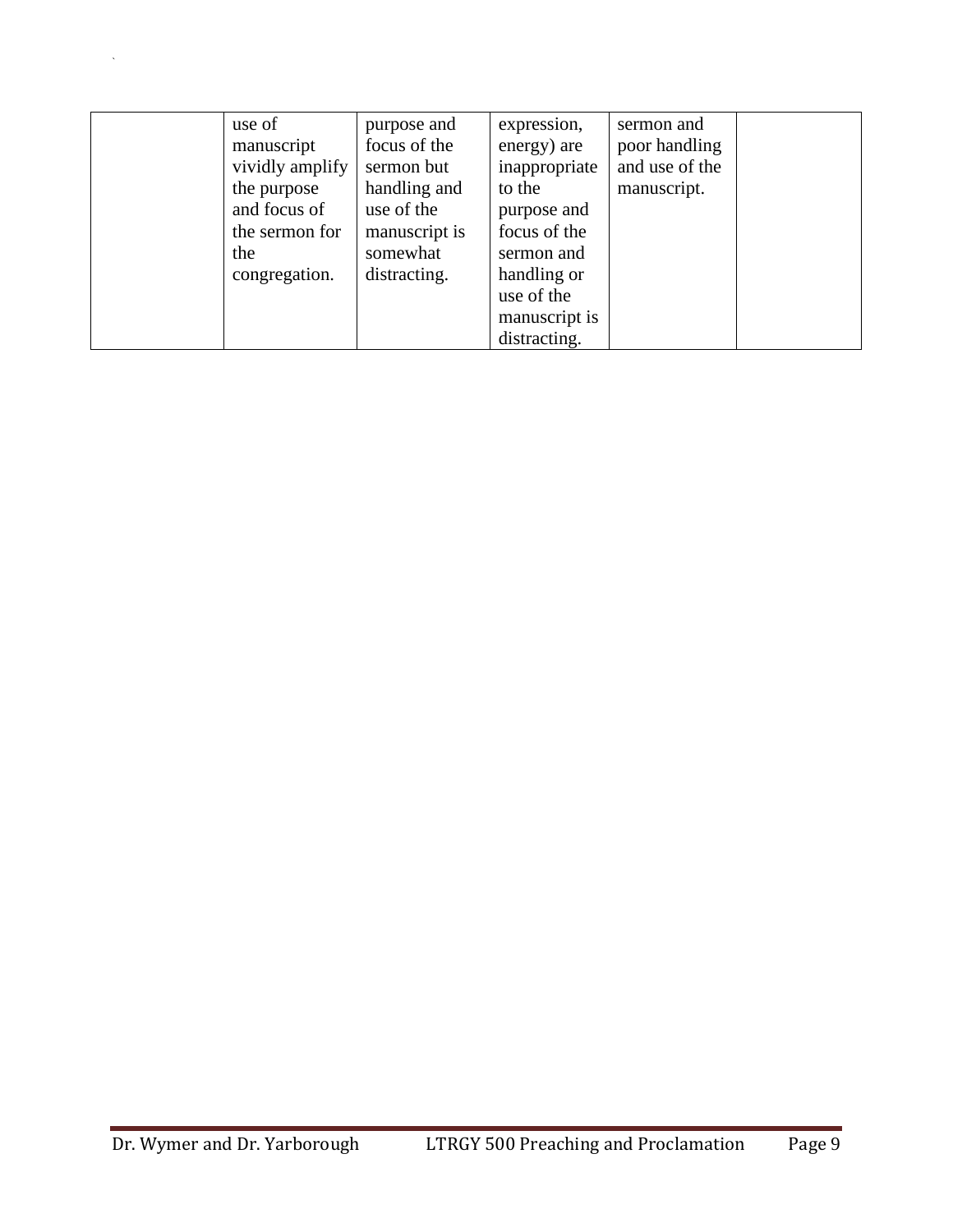### **RUBRIC FOR HOMILETICAL EXEGESIS PAPERS**

Exceptional Ability: 100 – 95; Strong Ability: 94 – 85; Adequate Ability: 84 – 75 Marginal Ability:  $74 - 65$ ; Fails to Demonstrate Ability <65

| Areas of<br>Assessment | <b>Exceptional</b><br><b>Ability</b>                                                                                                                                                 | <b>Strong</b><br><b>Ability</b>                                                                                                                                         | <b>Adequate</b><br><b>Ability</b>                                                                                                                                                                              | <b>Marginal</b><br><b>Ability</b>                                                                                                                                                                                    | <b>Fails to</b><br><b>Demonstrate</b><br><b>Ability</b>                                                                                                                                          |
|------------------------|--------------------------------------------------------------------------------------------------------------------------------------------------------------------------------------|-------------------------------------------------------------------------------------------------------------------------------------------------------------------------|----------------------------------------------------------------------------------------------------------------------------------------------------------------------------------------------------------------|----------------------------------------------------------------------------------------------------------------------------------------------------------------------------------------------------------------------|--------------------------------------------------------------------------------------------------------------------------------------------------------------------------------------------------|
| <b>Accuracy:</b>       | Expansively<br>and accurately<br>reflects<br>engagement<br>with<br>contemporary<br>critical biblical<br>scholarship,<br>theological<br>perspectives,<br>and contextual<br>realities. | Accurately<br>reflects<br>engagement<br>with<br>contemporary<br>critical<br>biblical<br>scholarship,<br>theological<br>perspectives,<br>and<br>contextual<br>realities. | Accurately<br>reflects<br>engagement<br>with<br>contemporary<br>critical biblical<br>scholarship,<br>theological<br>perspectives,<br>and contextual<br>realities with<br>few<br>inconsistencies<br>and errors. | Accurately<br>reflects<br>engagement<br>with<br>contemporary<br>critical biblical<br>scholarship,<br>theological<br>perspectives,<br>and contextual<br>realities with<br>numerous<br>inconsistencies<br>and errrors. | Contains<br>significant<br>inconsistencies<br>and errors with<br>respect to<br>contemporary<br>critical biblical<br>scholarship,<br>theological<br>perspectives,<br>and contextual<br>realities. |
| <b>Precision:</b>      | Answers are<br>extensive,<br>exact and<br>expresses<br>depth in<br>interpretation.                                                                                                   | Answers are<br>exact and<br>expressed in<br>clearly<br>interpretable<br>ways.                                                                                           | Answers are<br>appropriate<br>and<br>interpretable<br>with few<br>unclear, vague,<br>and imprecise<br>information.                                                                                             | Answers are<br>generally<br>appropriate but<br>with<br>significant<br>unclear, vague<br>and/or<br>imprecise<br>information,<br>thus hindering<br>proper<br>interpretation.                                           | Answers are<br>generally<br>unclear, vague<br>and/or<br>imprecise, thus<br>hindering<br>proper<br>interpretation.                                                                                |
| Thorough-<br>ness      | Answered all<br>questions and<br>layers within<br>questions with<br>precision and<br>depth.                                                                                          | Answered all<br>questions and<br>most layers<br>within<br>questions.                                                                                                    | Answered<br>almost all<br>questions and<br>most layers<br>within<br>questions.                                                                                                                                 | Missed some<br>questions<br>and/or some<br>layers within<br>questions.                                                                                                                                               | Missed<br>significant<br>questions<br>and/or layers<br>within<br>questions.                                                                                                                      |
| <b>Presentation</b>    | Responses<br>meet rigorus<br>academic<br>writing<br>standards with                                                                                                                   | Responses<br>meet writing<br>standards with<br>no spelling or                                                                                                           | Responses use<br>complete<br>sentences with<br>few spelling or                                                                                                                                                 | Responses use<br>complete<br>sentences but<br>with spelling<br>and/or                                                                                                                                                | Responses are<br>not in complete<br>sentences and<br>there are<br>spelling and/or                                                                                                                |

 $\ddot{\phantom{0}}$